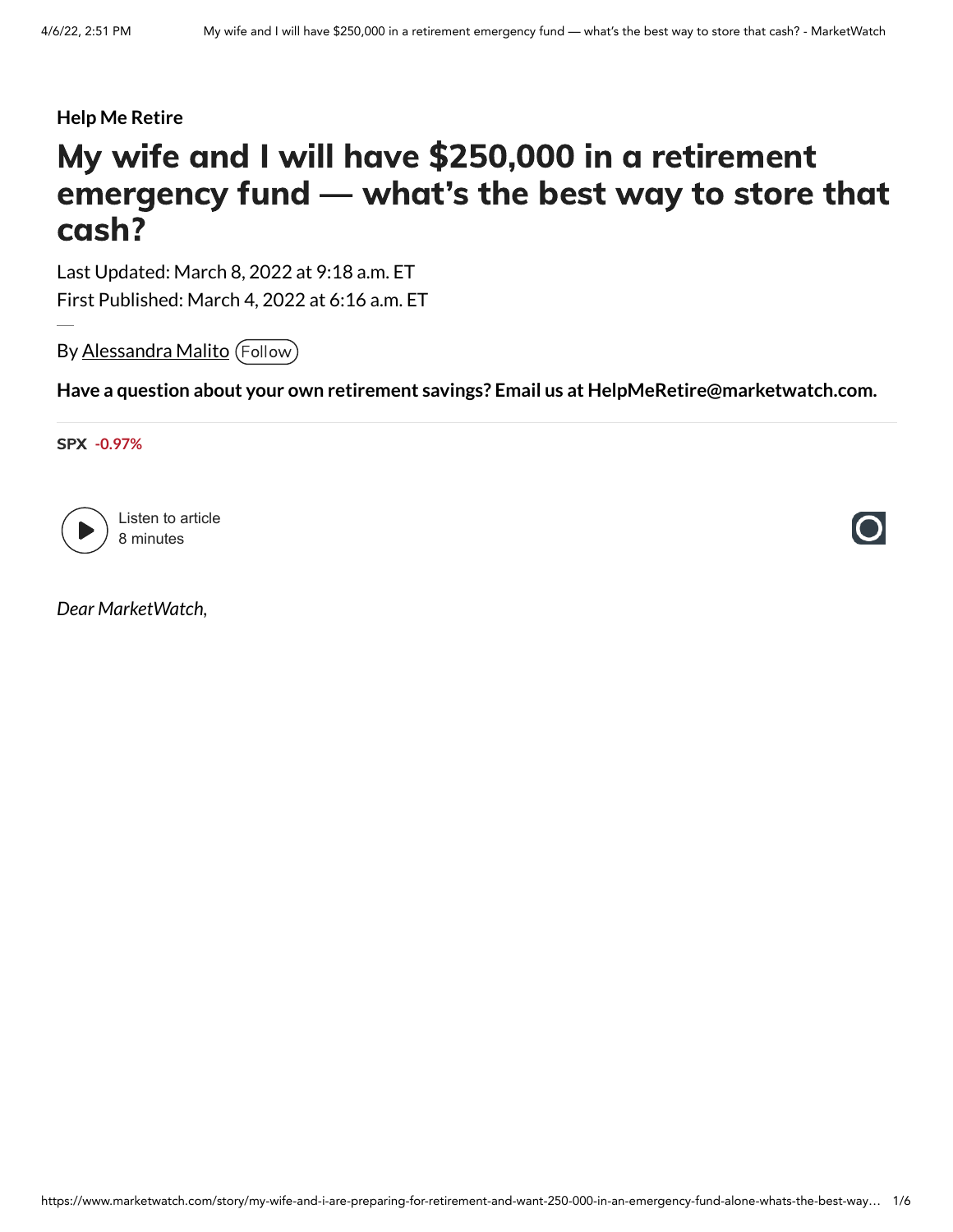

**MARKETWATCH PHOTO ILLUSTRATION/ISTOCKPHOTO**

My wife and I are retiring in a few years. By sticking to a budget throughout our marriage, we have been able to *live comfortably, while saving sufficiently to secure a comfortable retirement with no debt.*

*A significant portion of our retirement isinvested in low expense mutual funds with a smaller percentage invested in bond funds. We will draw on these funds while the market isin a reasonably stable or upward trend.* My question concerns how best to set up a fund of liquid assets (essentially an emergency fund) that we can *draw on, instead of our investments, to help usto weather any significant downturn in the market or other unexpected expenses.*

We decided upon \$250,000 as our emergency fund. We will have this from the equity of the sale of our current home as we downsize (we already own our retirement home). This would cover more than two years of our normal monthly expenses without relying on Social Security. The question is how best to set up this emergency fund. I cannot stand the thought of that much money sitting around not earning interest. But I also want to keep *it liquid and want to hedge against a downturn in the market.*

The strategy that I am considering is a combination of money market and CD ladder. At the time that I am *writing thisletter, money-market funds have better return ratesthan CDs with terms of lessthan 1 year; 18* month CDs have the highest interest rates until we get to 24- or 36-month CDs. In the case of unexpected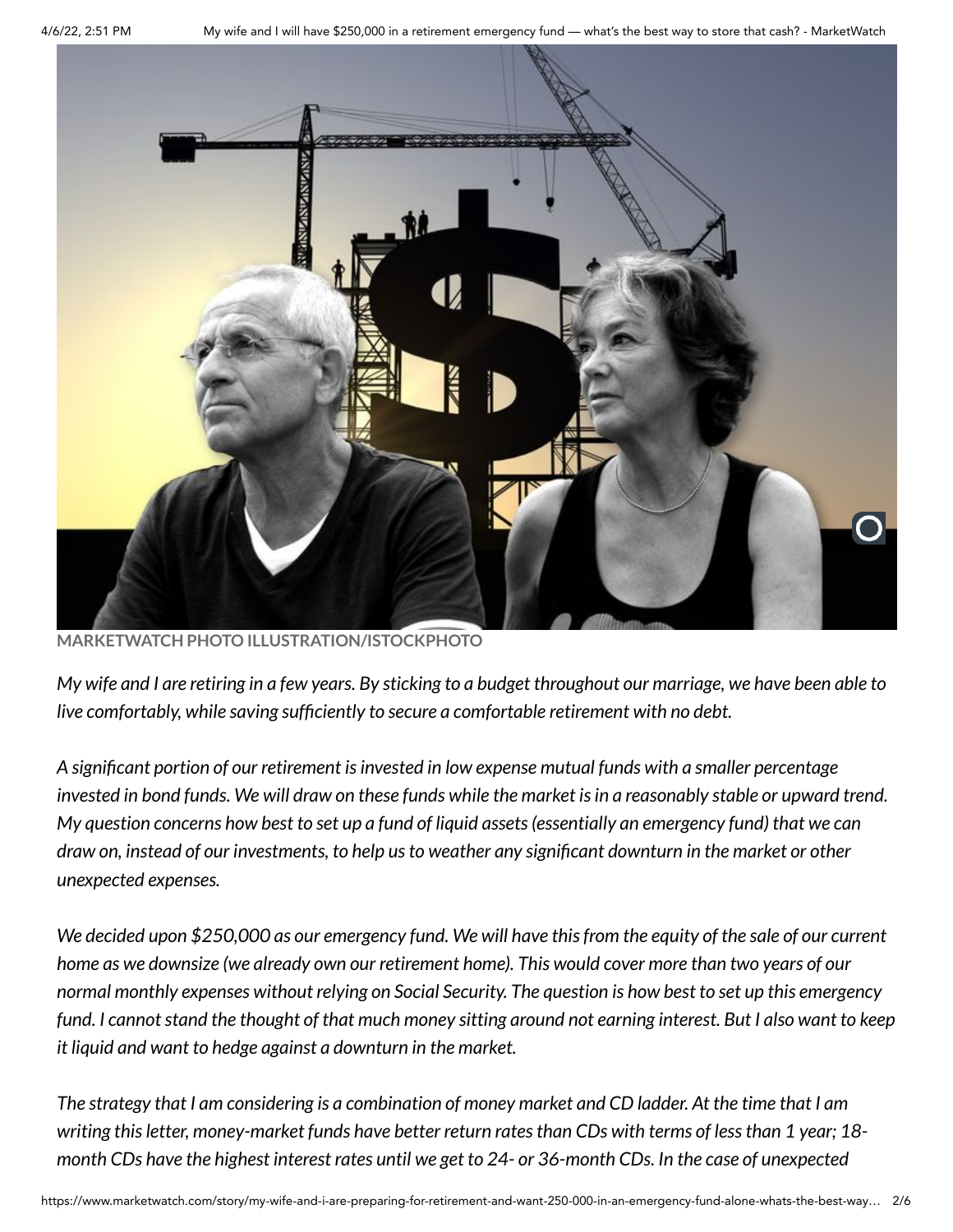4/6/22, 2:51 PM My wife and I will have \$250,000 in a retirement emergency fund — what's the best way to store that cash? - MarketWatch

expenses, if we have access to \$10,000 per month, we should be fine. So, my thoughts were to put \$70,000 in *the money-market fund (around 0.5% APR) and invest \$10,000 per month in an 18-month CD (0.7% APR) every month for 18 months. Then let those 18-month CDs automatically roll over each month. This would* initially leave a fund of \$70,000 that we could access at any time, and access to an additional \$10,000 per *month every month.*

*While thisis a rather complicated strategy, isthere a better way to do this?*



*Thank* you for any other suggestions.

*— Trying to Do the Smart Thing in Portland*

**See:** My parents pay for their retirement community with savings, a pension and Social Security. But ['would homelessness](https://www.marketwatch.com/story/my-parents-pay-for-their-retirement-community-with-savings-a-pension-and-social-security-but-would-homelessness-be-likely-if-they-ran-out-of-money-11645168220?mod=help-me-retire&mod=article_inline) be likely' if they ran out of money?

Dear reader,

Get Smart About Your Money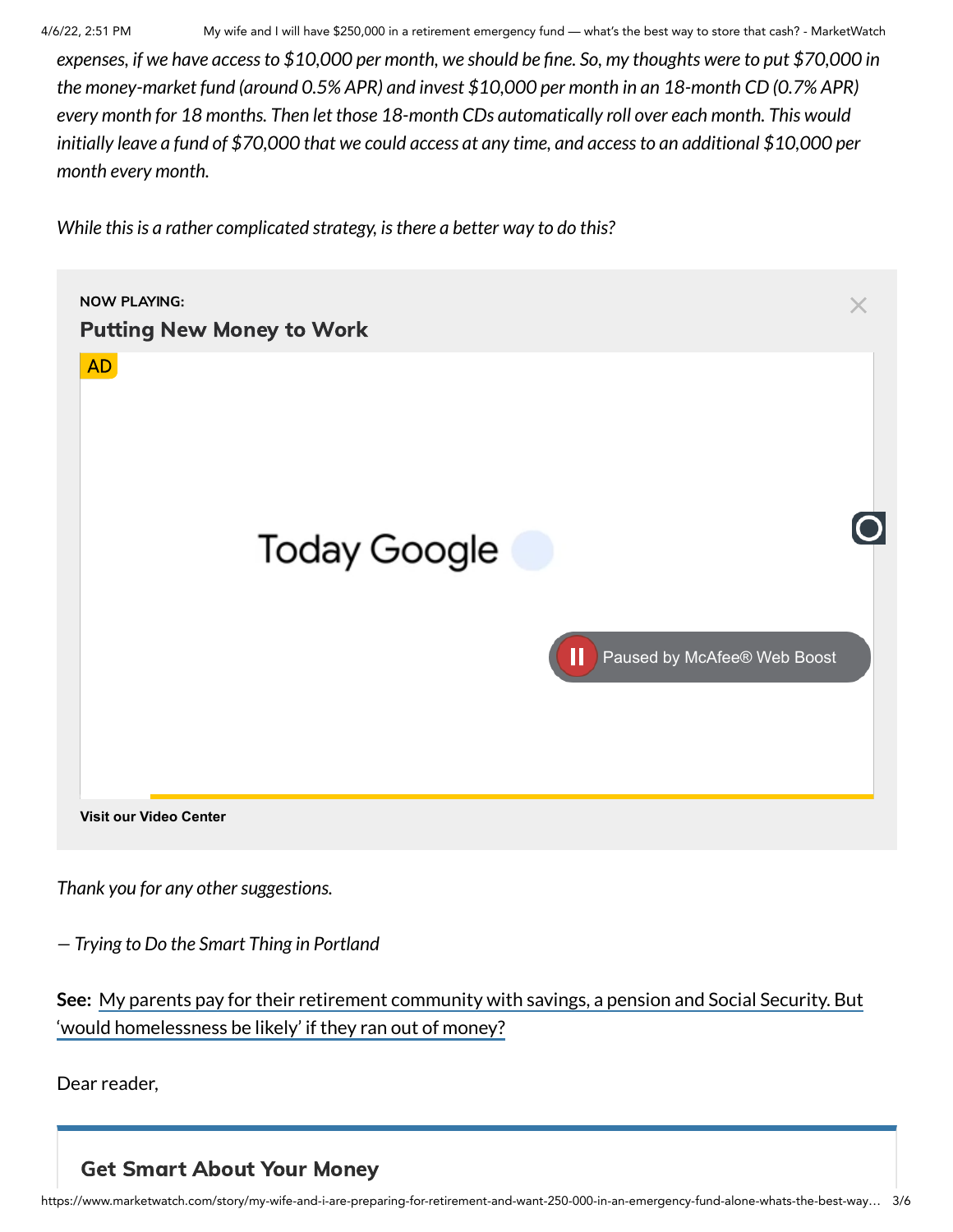Join MarketWatch on April 20 & 21 to learn how to make your big money dreams a reality and confidently take next steps in your career, life, and investing.

#### [REGISTER](https://events.marketwatch.com/masteringmoney?promo=MW_ONSITE&tr=true) NOW

It's great that you're taking your emergency fund so seriously. We know just how crazy life can get and how the unexpected could really deteriorate the retirement of someone with or without a financial plan, so kudos to you.

Before we get into how to structure your emergency fund, I wanted to note that some financial advisers I heard from said they actually thought you might be putting *too* much of your money in an emergency fund. It's not as if having that much money in an emergency fund is the worst thing in the world (it absolutely isn't), but these assets won't be getting you as great of a return as other strategies would.

"It's a very smart idea for working people to have enough cash in liquid savings accounts to cover several months' worth of bills," said Dennis Hunt, a certified financial planner and senior financial adviser at Moisand Fitzgerald Tamayo. "This is to guard against a sudden job loss. In retirement, you can't lose your job, so it's important to have as much of your nest egg working for you as possible."

What you may want to do after speaking with your wife is thinking of how to divide that \$250,000 into what a "real" emergency fund could be and then put the rest in an "ultraconservative bucket," said David Haas, a certified financial planner and president of Cereus Financial Advisors. That way, you still have the easily accessible cash you would need if something were to arise, but the rest of that money you planned to set aside would be working for you, if even only minimally. For something like this, the emergency fund could go into a money-market account, and the ultraconservative bucket would be placed with just a bit more risk in mind.

This is a very subjective matter. If you have enough assets elsewhere to be working for you throughout the rest of your retirement, and having this much money in an emergency fund (however you choose to structure it) will give you peace of mind in your older years, then you have to do what is best for you. And some financial advisers did agree with your assessment. Catherine Valega, a certified financial planner and founder of Green Bee Advisory, said having three years of expenses in cash was great for retirement income planning, since you wouldn't have to tap into an investment account during a downward trend in the markets. She did, however, say you should include guaranteed sources of retirement income, like your Social Security.

There's always the option to work with a financial adviser, who can help you strategize with all of your assets and liabilities in mind.